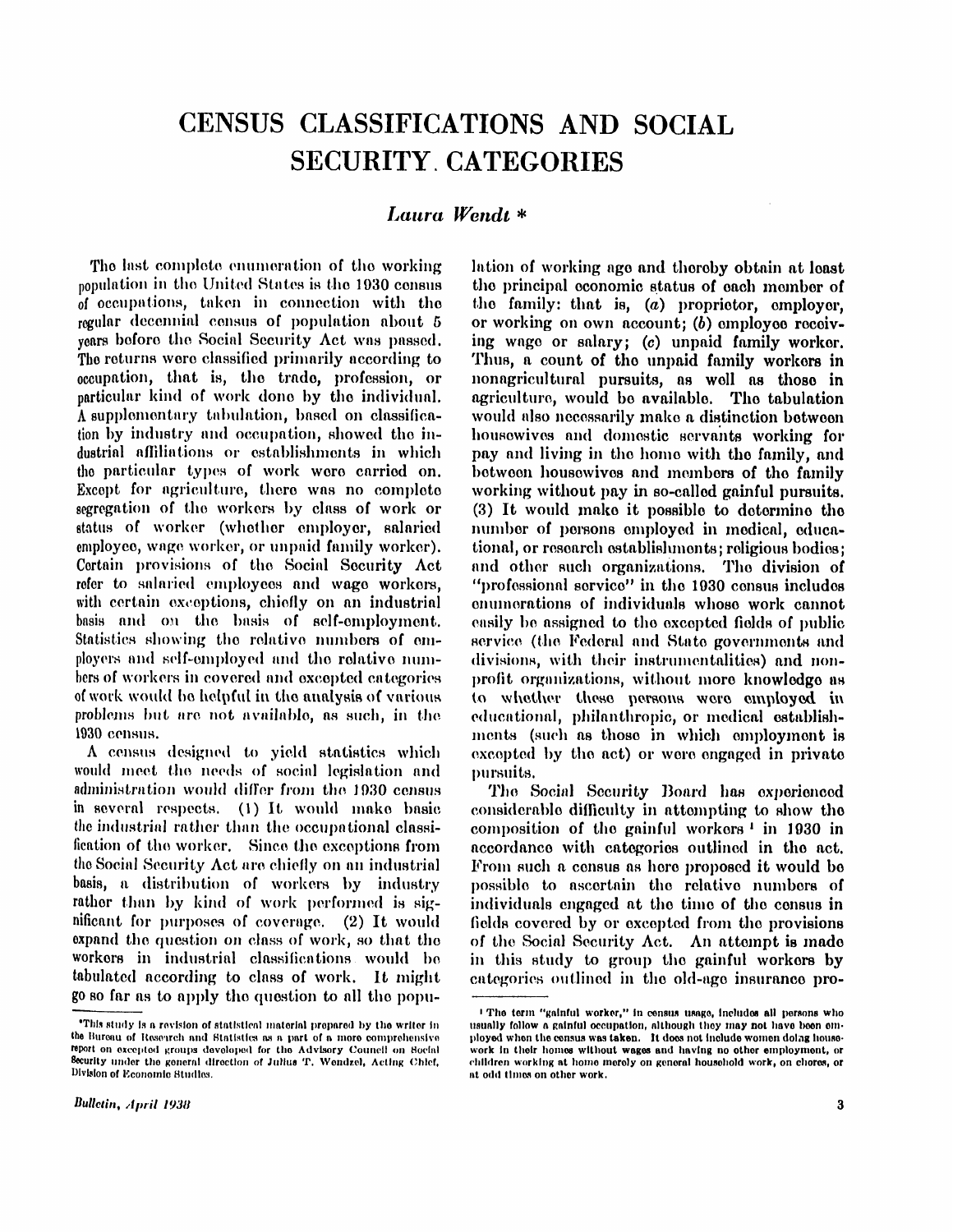gram of the Social Security Act. Since the census of occupations was not designed along these specific lines, an attempt to analyze the data on this basis will necessarily involve certain assumptions and judgments. Such an analysis must be expressed in terms of approximations, admittedly subject to error, with an explanation of the underlying assumptions or judgments on which the estimates are based.

An estimate of the composition of the working population in terms of the old-age benefits provisions of the act involves two views: (1) the number of workers concerned as of some given date, and (2) the number concerned over a specified period of time. It must be emphasized that the Social Security Act excludes not individuals but certain types of employments and classes of work. Since individuals often shift from one industry to another, the number of persons who have acquired or are acquiring rights to benefits under the old-age insurance program is very much larger than the number who are engaged in covered employment at a given time, such as that at which a consus is taken. All figures cited subsequently must be read as indicating merely the composition of the working population at the time of the 1930 census in terms of the categories of employment later marked out by the provisions of the Social Security Act. They do not indicate the number of persons in such employments at the present time or the number who now have acquired or are acquiring rights toward future benefits under provisions of the Social Security Act. In certain fields, a large number of individuals who were classified in the census in categories excepted from the act will attain rights to benefit under it at some time during their lives. For example, many persons who would be enumerated in a spring month as agricultural laborers work in factories or shops or stores in winter months,<sup>2</sup> so that over a period of time they will acquire rights to old-age benefits.

An analysis of the composition of the working population at a given time, such as is here reported, is a starting point for estimates of the second type, i. e., of the cumulative numbers of individuals who have acquired rights under the provisions of the Social Security Act because of their participation in covered employment at one time or another over a period of years.<sup>3</sup>

In The Labor Supply in the United States,<sup>4</sup> Mr. W. S. Woytinsky rearranged the statistics in the 1930 census according to the needs of social  $_{80}$ . curity administration by crossing an industrial classification with one based on classes of work. The gainful workers in the various major divisions of the census were reclassified by industries under groupings of employers (including self-employed persons), unpaid family workers, professional persons, salaried employees, skilled workers, semiskilled workers, unskilled workers, and service workers. From such an arrangement of statistics the numbers in the covered and excepted groups can be obtained. For social security purposes, however, it is necessary further to reclassify the census groups. For instance, it is important to separate clearly these groups which are excepted because of *class of work* (self-employment) from these groups which are excepted as *employees* in specified industries. It is further necessary to distribute into social security categories various census groups which as a whole are excluded but which cut across several social security categories. For instance, almost the entire group of trained nurses is excepted, but the group must be distributed by type of exception, such as employment in nonprofit establishments or in public service, and private-duty nursing. Mr. Woytinsky kindly consented to act in an advisory capacity in this further reclassification.

Under the old-age benefits provisions of the Social Security Act, coverage is related to salaries or wages without specification of the particular occupation or industry in which they are received, while exceptions from the act refer to wages and salaries received in specified fields of work and to all recompense for self-employment. For this reason, the method followed has been to determine on the basis of the 1930 census the number of gainful workers in the excepted fields, and, by subtraction, the number in employments which would have been covered. Chapter 7 of Volume V, "General Report on Occupations," of the *Fifteenth Census of the United States: 1930,* is used throughout as the basis of these computations.

<sup>&</sup>lt;sup>2</sup> The general rule used by the census is to consider only the most important occupation of the workers. If two occupations were returned for the same person, the first-named occupation was generally considered. Hence, no allowance is made for a double coding of occupations to cover such shifts of workers.

<sup>3</sup> The estimates here reported have been adopted by the Bureau of Research and Statistics and the Analysis Division, Bureau of Old-Age Insurance, of the Social Security Board as the basis for further computations of the second type

<sup>4</sup> Woytinsky , W . S. *The Labor Supply in the United States,* pp. 1-40. Committee on Social Security, Social Science Research Council, 1936.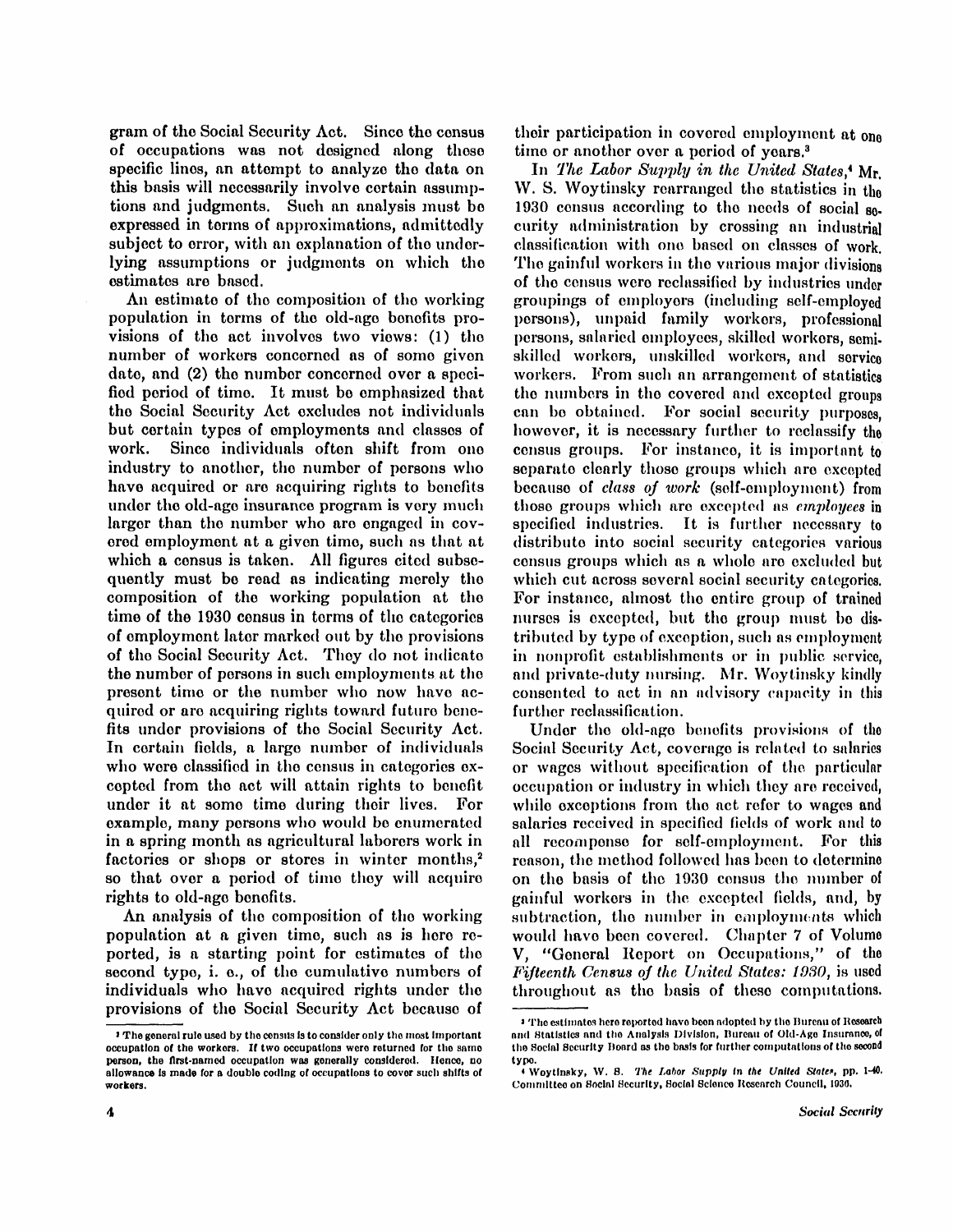Bureau of Internal Revenue rulings with respect to definitions of employment are used in some cases in assigning groups to various social security categories. Since the present groupings are subject to change by subsequent rulings, the estimates must be taken as tentative.

# Gainful Workers in Excepted Pursuits

## *Agriculture*

In the 1930 census, gainful workers in agriculture are classified by class of work or status of worker, and it is a simple matter to reclassify them by categories recognized in the old-age insurance program. The census classification of farmers (owners and tenants) includes all the self-employed; farm managers and foremen are wage earners or salaried employees; and farm laborers can be separated into the two classes of wage workers and unpaid family workers. Farmers—owners and tenants—and unpaid family workers wil l be placed subsequently in a grouping of the self-employed. Agricultural employees enumerated in the 1930 census comprise:

| Managers and foremen. | 67.222 |
|-----------------------|--------|

#### *Domestic Service*

The exception of employment in domestic service by the Social Security Act is limited to employment in a private home and to services of a household nature, such as those rendered by cooks, waiters, maids, butlers, laundresses, gardeners, and similar groups. Similar services performed in or about rooming or lodging houses, boarding houses, hotels, restaurants, and other offices or establishments are not excepted. Persons in employment affected by this exception are enumerated by the census in the division of "domestic and personal service (not elsewhere classified)," which includes persons engaged in domestic service in private homes and commercial establishments, personal services, laundries, and cleaning, dyeing, and pressing shops. Since various classes of workers are enumerated in this division, it is necessary to select groups who were employed in domestic service in private homes.

The number who fall within this exception is estimated as follows:

| 195, 808<br>Housekeepers and stewards<br>357, 525<br>Launderers and laundresses |  |
|---------------------------------------------------------------------------------|--|
|                                                                                 |  |
| 273.594<br>Cooks (not in hotels, restaurants, etc.)                             |  |
| Other servants (not in hotels, restaurants, etc.). 1, 240, 086                  |  |
| 24.461                                                                          |  |
| 12.181<br>Waiters                                                               |  |

Total, domestic service in private homes. 2, 103, 605

It is possible that some of the other groups listed in the census may contain a small—probably negligible—proportion of domestic workers.

#### *Casual Labor*

It is difficult to estimate the number of gainful workers who should be classified as within the exception concerning "casual labor not in the course of the employer's trade or business." Since the exception refers to no particular type of employment or industry but rather to labor which is incidental to the employer, there is no distinct census group so classified. Probably laborers enumerated in various census groupings come within this definition from time to time.

Under "not specified industries and services" is a group of 695,865 general and not specified laborers and a group of 153,152 operatives not otherwise specified. Mr. Woytinsky's estimate of the casual-labor group included these two classes only. <sup>5</sup> However, since some casual labor is not casual in the meaning specified in the act, it is likely that some of these general laborers and operatives are engaged in labor which is in the course of the employer's business. For this reason, only 50 percent of these two groups is included in the estimate given below. While there are undoubtedly some casual laborers distributed in the labor groups in various industries, particularly in the building trades, it is not possible to determine the number, and the figure obtained from "not specified industries and services" is taken as the estimate for such types of laborers.

Following a ruling of the Bureau of Internal Revenue to the effect that temporary services performed in a private home by a nurse who is not employed by a doctor, hospital, or employer other than the person under care, constitute casual labor within the meaning of the act,<sup>6</sup> the practical nurses listed in the census and a portion of the trained nurses listed are included in this group. Some practical nurses in the home may combine house-

<sup>5</sup> Ibid. , p. 32.

<sup>6</sup> Bureau of Internal Revenue. *Internal Revenue Bulletin, Cumulative Bulletin 1937-1,* Rulings 8460-8792, S. S. T . 71 (January-June 1937), pp. 407-8.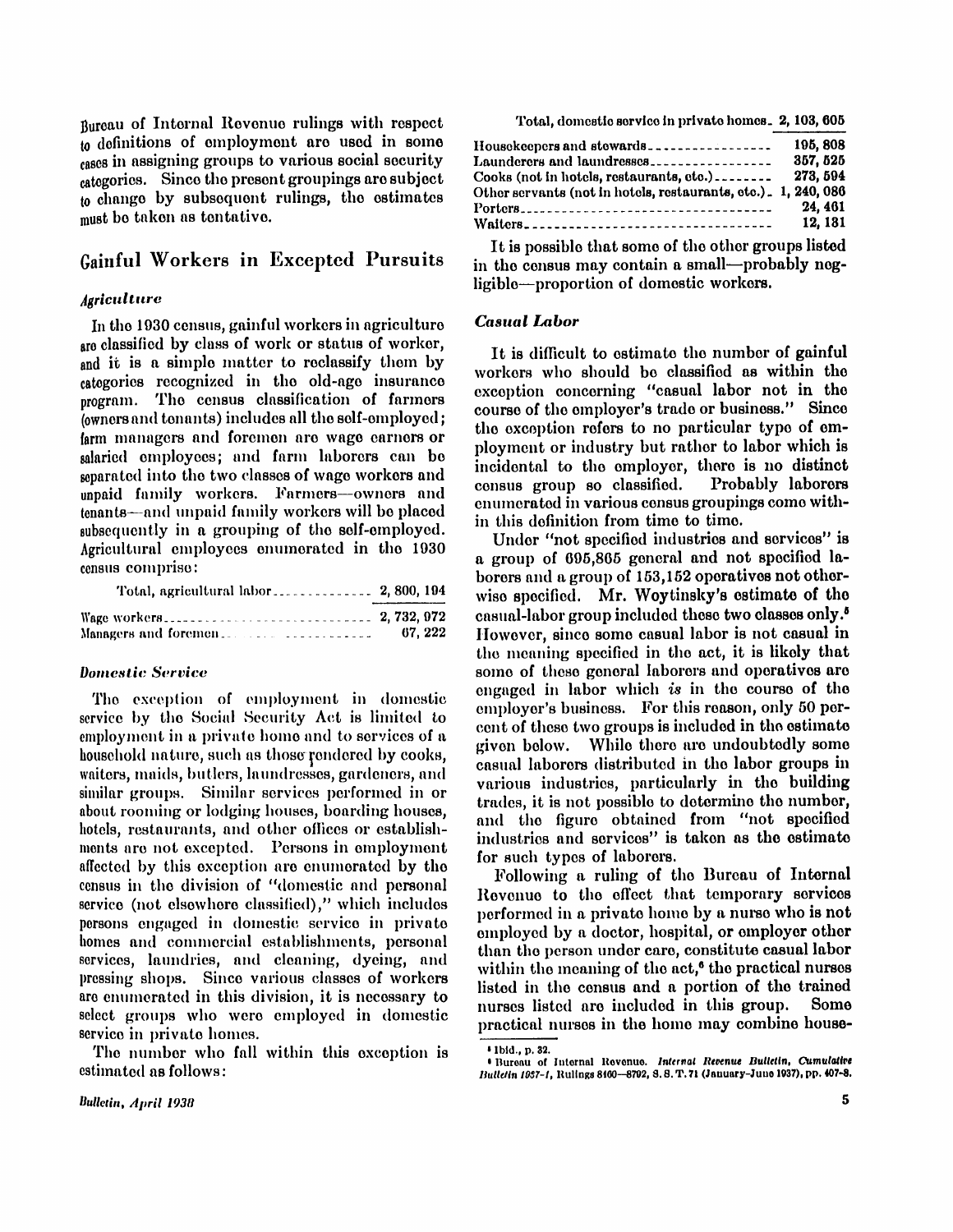work and domestic tasks with care of the sick, and there might be some justification for including a part of that group under "domestic service." From the standpoint of the trained nurse or practical nurse, moreover, private-duty nursing may be considered as "self-employment." In view of the ruling of the Bureau of Internal Revenue on nursing in homes, for the purposes of the present analysis the entire group of practical nurses and the trained nurses on private duty in homes are placed in the casual-labor category.

The figure of 287,951 trained nurses, enumerated in "professional service," includes such groups as private-duty nurses in the homes of patients; nurses in hospitals, clinics, or organized medical services; and nurses in the field of public health. Nurses in industry who were counted in the total of 294,189 in the occupational classification were distributed throughout various industries in the combined industrial and occupational classification in chapter 7. In these estimates the group of trained nurses is assigned to the various covered or excepted categories according to a distribution of nurses by type of employment found in *The Costs* of *Medical Care*,<sup>7</sup> and information obtained from the United States Public Health Service.

Under "independent hand trades" there were enumerated 1.58,380 dressmakers and seamstresses (not in factories) some of whom might be considered casual labor when they work in private homes irregularly or incidentally. However, it seems likely that the bulk of such people would be selfemployed during most of the time, and therefore this entire group is placed in the self-employed group, discussed in subsequent pages.

The estimate for the casual-labor group, therefore, is:

|--|--|--|--|

| General and not specified laborers (50 percent) 347, 933  |  |
|-----------------------------------------------------------|--|
| Operatives, not otherwise specified (50 percent). 76, 576 |  |

## *Officers and Members of Crews*

When preliminary estimates were made as to the number of persons involved in the exception of "service performed as an officer or member of the crew of a vessel," the narrow application to sailors and seamen actually engaged in causing the vessel

to move through the water was accepted, and the number involved, on the basis of the 1930 census enumeration, was estimated to be only about 89,000 people, consisting of 24,485 captains, masters, mates, and pilots, and 64,700 sailors and deck hands. Bureau of Internal Revenue regulations and rulings, however, have held to a wider interpretation, including all persons serving on board the vessel and contributing in any way to the operation and welfare of the vessel, provided the individual is subject to the authority of the master or owner of the vessel and that the service is performed under his supervision.<sup>8</sup> Accordingly, the estimates are now revised to include such individuals.

Under the classification of "water transportation" in the census there are included 299,804 gainful workers, some of whom are engaged on shore in the construction of docks, piers, or ferries, or in office work in connection with the industry, while others are engaged on vessels. Consequently, there are workers in some types of occupations which fall entirely within the exception, some in occupations not affected by it, and some in types of work which might be carried on aboard vessels or on shore. Of the census groups relating to proprietors and officials, those listed as captains, masters, mates, and pilots are undoubtedly excepted. It is doubtful that many of the clerical and related groups of workers who were enumerated would be members of crews. However, on large passenger ships in particular, there are pursers with a number of clerical assistants. Possibly a small number of the clerks listed under "water transportation," say 25 percent or less, should be considered members of the crews of vessels.

In the skilled and semiskilled labor groups, there are a number of occupations which could be carried on either on land or sea. Such workers as carpenters, electricians, machinists, mechanics (not otherwise specified), and others would fall in this group, as would some of the radio operators listed under "radio broadcasting and transmitting." Firemen and oilers of machinery also might work on vessels or docks. Since it is difficult to determine precisely how these workers are distributed between service on shore and on

<sup>&</sup>lt;sup>7</sup> Falk, I. S., Rorem, C. Rufus, and Ring, Martha D. The Costs of Medical Care. Pub. of the Com. on the Costs of Medical Care: No. 27, p. 251, 1933.

<sup>8</sup> Bureau of Internal Revenue. *Internal Revenue Bulletin, Cumulative Bulletin XV-2*, Rulings 8150-8459, S. S. T. 58 (July-December 1930), p. 414; *Internal Revenue Bulletin, Cumulative Bulletin 1937-1,* Rulings 8460-8792, S. S. T . 113 (January-June 1937), p. 473.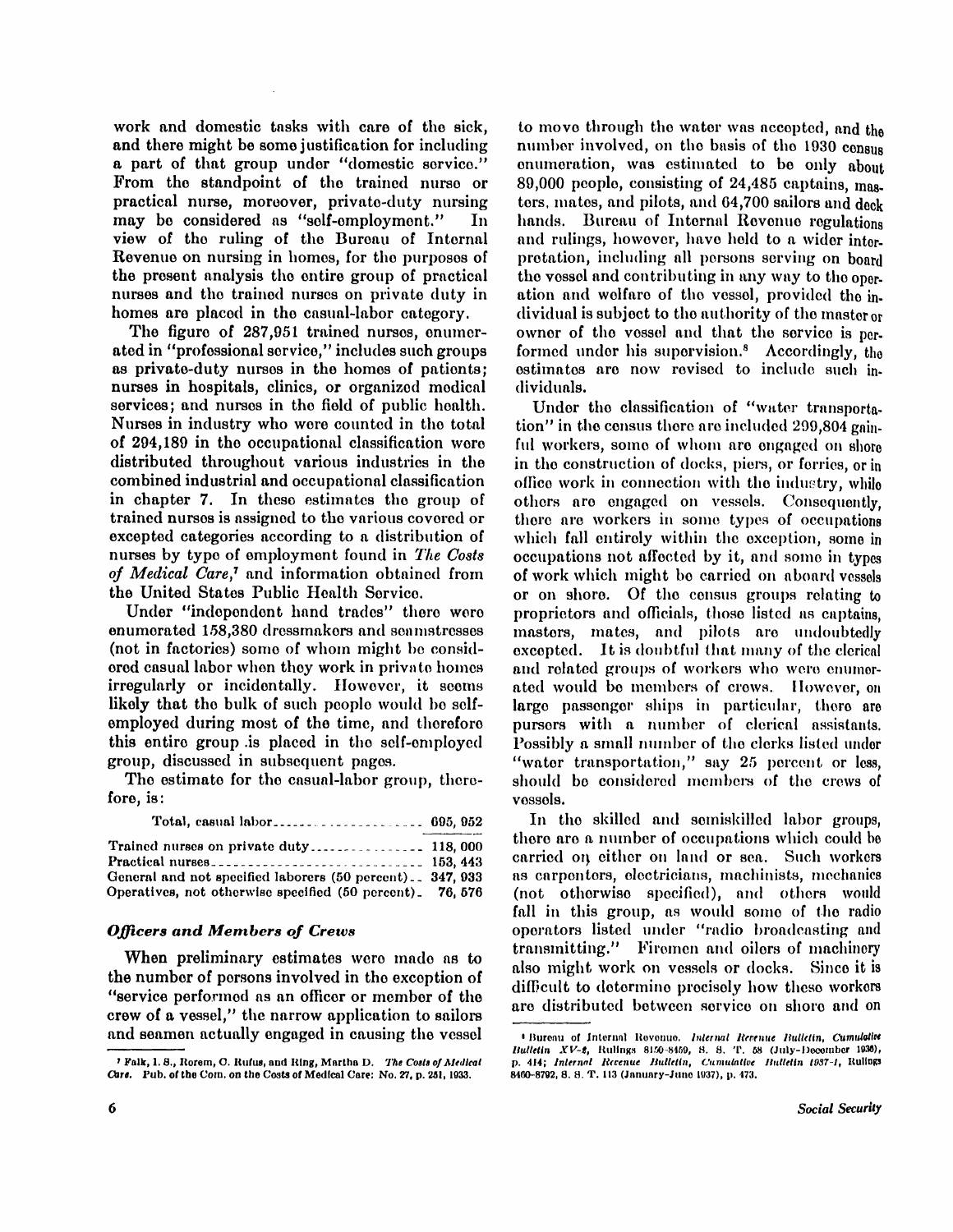vessels, it seems reasonable to assign 50 percent of the group excepted as crews of vessels. While the proportion may vary for its components, this estimate of 50 percent of the whole group is probably as accurate as an estimate obtained by more refined methods.

There are a number of workers in occupations in the service group who seem more likely to be employed on vessels than on shore. Accordingly, all the workers listed as cooks, housekeepers and stewards, porters, and waiters are included in the excepted category. Again, this inclusive estimate may not be entirely accurate.

ber of workers affected by the exception of officers<br>and members of crews of vessels is estimated at about 144,000. A definition of "crew" less broad than that adopted in the Bureau of Internal Revenue ruling and used for this sector. The used to of course, very court total legal restrict the total lines. estimated for the figure of the figure of 144,000  $\alpha$  is probably much less than the number actually engaged in such service at the time of the census, as it is likely that many seamen aboard vessels. as it is likely that many seamen aboard vessels at<br>sea would be overlooked in such an enumeration.

The gainful workers in this group consist of:

| Total, officers, members of crews, and                                                                        |         |
|---------------------------------------------------------------------------------------------------------------|---------|
| Captains, masters, mates, and pilots_                                                                         |         |
| Clerks $(25 \text{ percent})$ .                                                                               |         |
| Sailors and deck hands. The manufacturer of the Sailors of the Sailors of the Sailors of the Sailors of the S |         |
| Carpenters, electricians, engineers, machinists,<br>mechanics, firemen, oilers, operatives, radio             |         |
|                                                                                                               | 28, 291 |
|                                                                                                               | -80     |
| Cooks, housekeepers and stewards, porters, and                                                                |         |
|                                                                                                               | 23.624  |

#### *Public-Service E[mployees](http://ployv.es)*

The term "public-service employees" refers to two excepted fields: (1) employment by the United States Government, and (2) employment by a State or any political subdivision thereof. Since such employees have some common characteristics and since, in many cases, it is difficult to separate the census enumerations into Federal, State, and local groups, the estimate of the numbers involved includes the employees under both exceptions.

The number of employees in these categories is difficult to estimate. Some, but not nearly all of them, are classified in the division of "public service (not elsewhere classified)," while others are included in "professional service" and various other divisions.

As of the 1930 census, therefore, the total number are grouped together in processional serves.<br>There are also a number of workers engaged in A number of persons employed in public service, such as teachers and college presidents and professors, some public-health nurses and nurses in government hospitals, physicians and dentists in public-health agencies, librarians, and various other professional workers are listed under "professional service." In addition, such employees as helpers, service workers, and office employees, who are employed by these professional persons, are grouped together in "professional service." construction and maintenance work who should be assigned to the category of public service.  $\Lambda$ certain amount of error is to be expected when estimates are made from collective groups such as these.

> On the basis of the group listed in the census under "public service" and from assumptions concerning other groups, the number of gainful workers employed in public service is estimated at 2,875,000. This figure is somewhat lower than the figure of  $3,228,702$  employees as given by the Department of Commerce in *National Income in the United States, 1929-35,* and is probably not as accurate, particularly in the estimate of other employees in schools, hospitals, and such establishments. Census figures are probably low for some branches of Federal employees; for instance, Department of Commerce figures for the number of Federal employees in the Army and Navy total about 266,000, while the census figure for "soldiers, sailors and marines" is 132,830. It is readily understood that such groups as these or groups of Foreign Service employoees would be difficult to enumerate by the census method.

The group of approximately 2,875,000 publicservice employees includes:

| (except builders and building contractors) 1, 049, 223 |
|--------------------------------------------------------|
| 283, 936                                               |
| 963, 100                                               |
| 11,500                                                 |
| County agents<br>5,597                                 |
| 14,520                                                 |
| 3.254                                                  |
| 100,000                                                |
| 6,000                                                  |
|                                                        |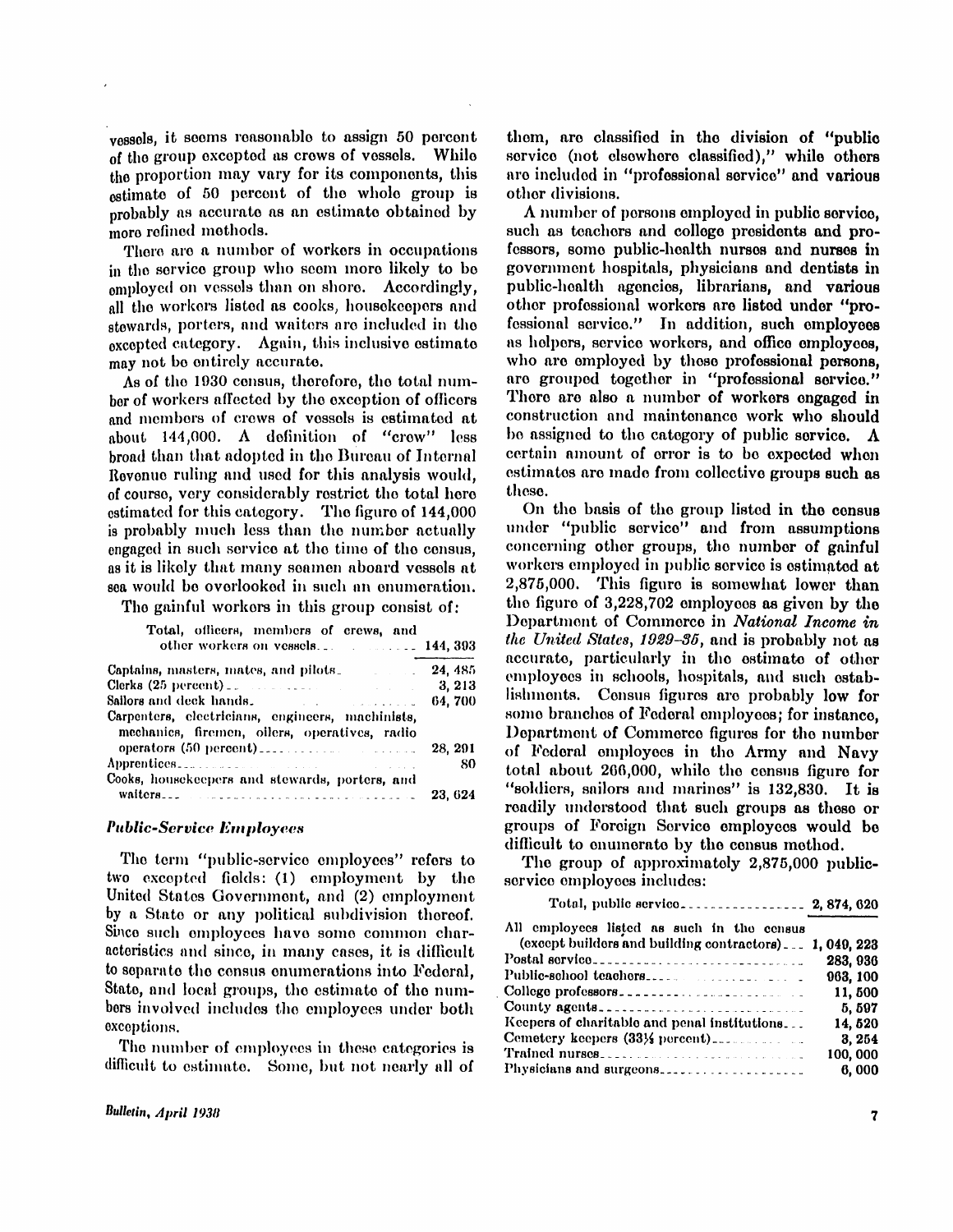| Librarians (75 percent)                        | 22, 210  |
|------------------------------------------------|----------|
| Other professional occupations                 | 40,000   |
| Salaried or wage workers in professional serv- |          |
|                                                | 140, 000 |
| Construction and maintenance                   | 211,000  |
| Foresters, forest rangers, timber cruisers and |          |
| lumbermen, raftsmen, and woodchoppers          | 24, 280  |

The census totals for school teachers and college presidents and professors were assigned to the public-service and nonprofit groups according to estimates based on information derived from various bulletins and surveys of the United States Office of Education and the *Directory of Catholic Colleges and Schools, 1982-1933. <sup>9</sup>*

In *Social Work Year Book, 1933*, <sup>10</sup> it is estimated that 500 of the 15,020 keepers of charitable and penal institutions listed in the census should be considered as social workers, so the number in cluded here is 500 less than the number listed in the census.

The census lists 9,762 cemetery keepers. In the absence of definite figures, these are distributed equally among public agencies, nonprofit associations, and associations operating for profit.

Trained nurses were assigned to the various groups according to a distribution of nurses by type of employment found in *The Costs of Medical* Care<sup>11</sup> and from information obtained from the United States Public Health Service. Physicians and surgeons were also estimated from these two sources.

The figure for librarians includes 75 percent of the census total. A survey of libraries by the Office of Education, entitled *Statistics of Public, Society and School Libraries, 1929,*<sup>12</sup> indicates that at least 75 percent of librarians should be placed in the public-service category.

The persons listed in "professional service" under "other professional occupations" include a number of scientific and professional workers in government service; the figure used (40,000) is only a rough estimate of this number.

The figure for the wage and salaried workers is based on an estimate made by Mr. Woytinsky.<sup>13</sup> There are about 500,000 wage workers and salaried employees listed in "professional service" in semiprofessional pursuits and other occupations and as attendants and keepers. Of this group, 50 per-

<sup>11</sup> Falk, Rorem, and Ring, op. cit., pp. 242, 251.

cent, or 280,000 employees, were estimated by Mr. Woytinsky to be engaged in public service and in nonprofit organizations. It is estimated here that half of that number were public-service employees.

A number of employees enumerated in the construction and maintenance of roads and streets and in publicly owned utilities, such as gas works and electric power plants, are counted as publicservice employees. Estimates of the Committee on Economic Security <sup>14</sup> indicate that approximately 25 percent of the wage workers and salaried employees in these groups were in public service within the meaning of the Social Security Act. Accordingly, this analysis includes 211,000 employees in this category.

Some government employees in forestry, such as foresters, forest rangers, and timber cruisers, were enumerated in the division of "forestry," as were some skilled and unskilled laborers. The estimate here includes all foresters, forest rangers, and timber cruisers, and 10 percent of (1) foremen, (2) inspectors, scalers, and surveyors, (3) teamsters and haulers, and (4) other lumbermen, raftsmen, and woodchoppers.

## *Employees in Nonprofit Organizations*

Most of the persons employed in nonprofit organizations are listed in the census under "professional service." Some of the difficulties arising in an attempt to estimate this group have been discussed in connection with the estimates of the employees in public service:  $(1)$  It is difficult to determine what proportion of the professional groups are self-employed and what proportions are employed in nonprofit organizations or in public service;  $(2)$  it is difficult to estimate the semiprofessional employees and laborers attached to such organizations.

On the basis of the census figures given under "professional service," estimates for this group include:

| Total, employees in nonprofit organiza-      |         |
|----------------------------------------------|---------|
|                                              | 50.400  |
| Teachers in private elementary and secondary | 80,900  |
| Librarians                                   | 6,000   |
| Trained nurses                               | 65,000  |
| Physicians and surgeons.                     | 6.700   |
| Social workers                               | 29, 424 |
| Religious workers                            | 31, 200 |

14 Social Security Board. *Social Security in America,* pp. 386-87. 1937.

<sup>&</sup>lt;sup>9</sup> National Catholic Welfare Conference, Dept. of Education. *Directory of Catholic Colleges and Schools, 1932-1933,* 285 pp. 1932.

<sup>10</sup> Russell Sage Foundation. *Social Work Year Book, 1933,* p. 494. 1933.

<sup>&</sup>lt;sup>12</sup> U.S. Office of Education, Bulletin No. 37, 365 pp. 1930. <sup>13</sup> Unpublished data.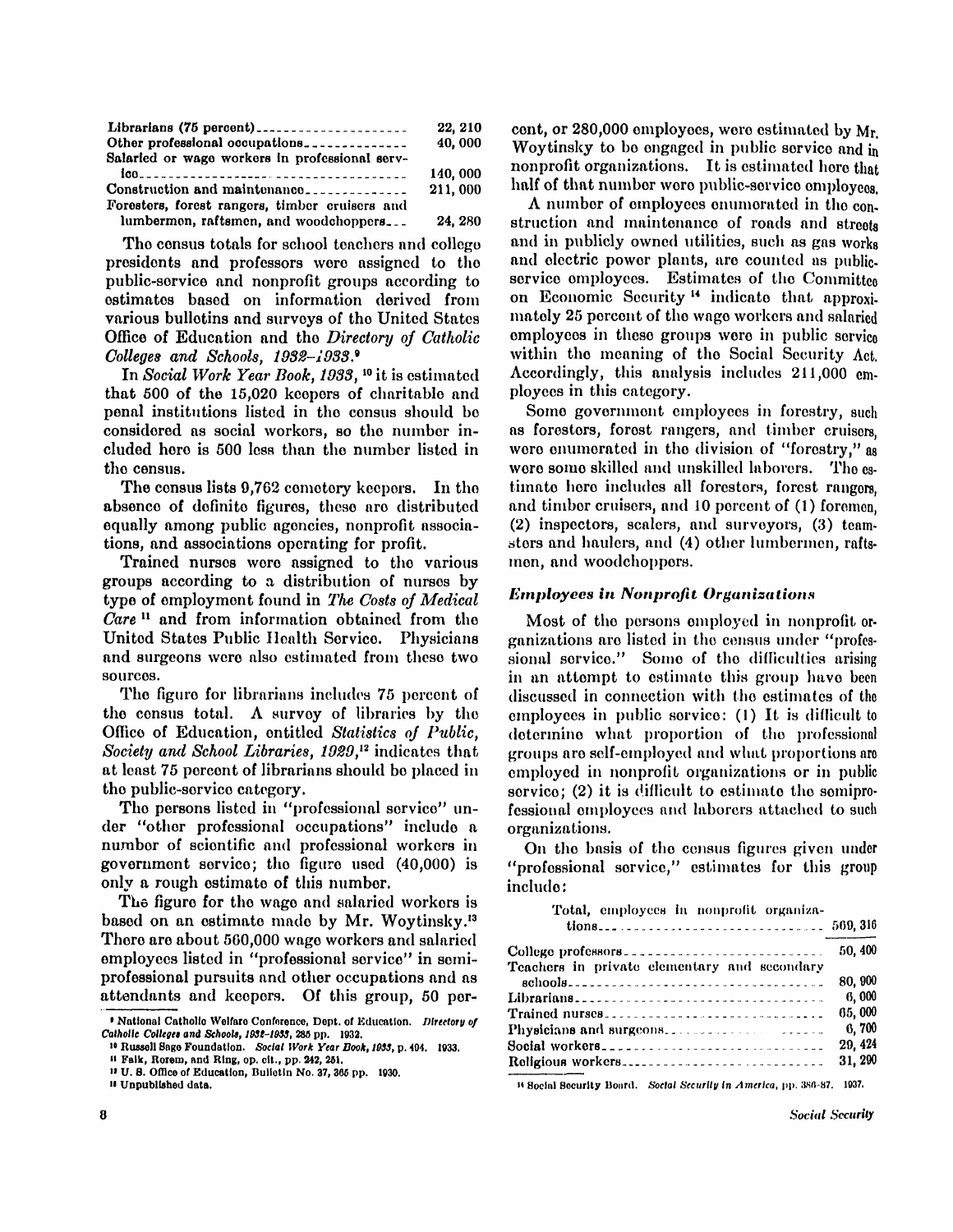| Clergymen----------------------------------- 148, 848 |        |
|-------------------------------------------------------|--------|
|                                                       | 7.000  |
| Keepers of charitable and penal institutions          | -500   |
| Cemetery keepers (33% percent)                        | 3. 254 |
|                                                       |        |

The numbers of teachers in nonprofit private elementary and secondary schools and the college professors given above were estimated from various bulletins of the United States Office of Education and the *Directory of Catholic Colleges and Schools, 1932-1933.* 

The number of librarians listed in the census was distributed among industry, public and school libraries, and libraries under the control of nonprofit organizations, on the basis of information obtained from *Statistics of Public, Society and School Libraries, 1929.* The figure given here includes about 20 percent of the librarians listed.

The total number of trained nurses given in the census was distributed among the various groups according to a distribution of nurses by types of employment in *The Costs of Medical Care* and from information obtained from the United States Public Health Service. Physicians and surgeons also were estimated roughly from these two sources. It is possible that some practical nurses would be employed in nonprofit hospitals, but since the entire group is listed above in the casuallabor category no attempt is made to place in this group the small proportion which may be involved.

Of the "other professional occupations" listed under "professional service," 40,000 were included in public service; and of the remainder, 7,000 were placed in nonprofit organizations to make some allowance for research workers in foundations and such establishments.

In *Social Work Year Book, 1933*, it is estimated that 500 of the 15,020 "keepers of charitable and penal institutions" listed in the census should be included as social workers.

The census lists a group of 9,762 cemetery keepers, which in this analysis is divided among public agencies, associations operating for profit, and nonprofit associations.

As explained in the section dealing with publicservice employees, the 140,000 wage and salaried workers included in this estimate are based on Mr. Woytinsky's estimate of 280,000 wage and salaried workers employed in professional services in nonprofit organizations and public service.

## *Self-Employment*

The census classification does not, in general, make a clear distinction between employees and employers and the self-employed. The latter are shown for various industries in totals such as "owners, operators, and proprietors" or "managers and officials" and include persons working as individuals and employers with one or more persons in their employ, and, in some cases, corporation officials. A number of professional people should be included among the self-employed, but the census figures in many cases include those working independently and these employed in nonprofit organizations or public agencies, making it difficult to ascertain the number really selfemployed.

In his estimate of the self-employed, Mr. Woytinsky  $16$  included the following grouping:

| Agriculture, forestry, and fishing.<br>Nonagricultural pursuits | 6, 090, 942<br>3, 845, 182 |
|-----------------------------------------------------------------|----------------------------|
| Independent professional persons                                | 710.170                    |

These figures, with a few revisions, constitute the estimate of the self-employed group in this analysis.

The independent professional group will be counted with those in nonagricultural pursuits. From this group, however, there should be deducted the clergymen, religious workers, lawyers and justices, and physicians and surgeons previously counted in the nonprofit and public-service groups, leaving a total of  $504,523$  to be added to the figure for the nonagricultural group. The self-employed group in "forestry and fishing" will be included in the total for nonagricultural pursuits rather than in a combined total of agriculture and allied industries, such as that shown. The estimate of the nonagricultural group does not contain a number of small proprietors in the division of personal services. For instance, owners and proprietors of barber and beauty shops are included in the figure for barbers, hairdressers. and manicurists. There are other smaller groups in which some self-employed are found. To make allowance for the self-employed in such groups, the total in nonagricultural pursuits is increased

<sup>15</sup> Woytinsky , op. cit., pp. 24-25.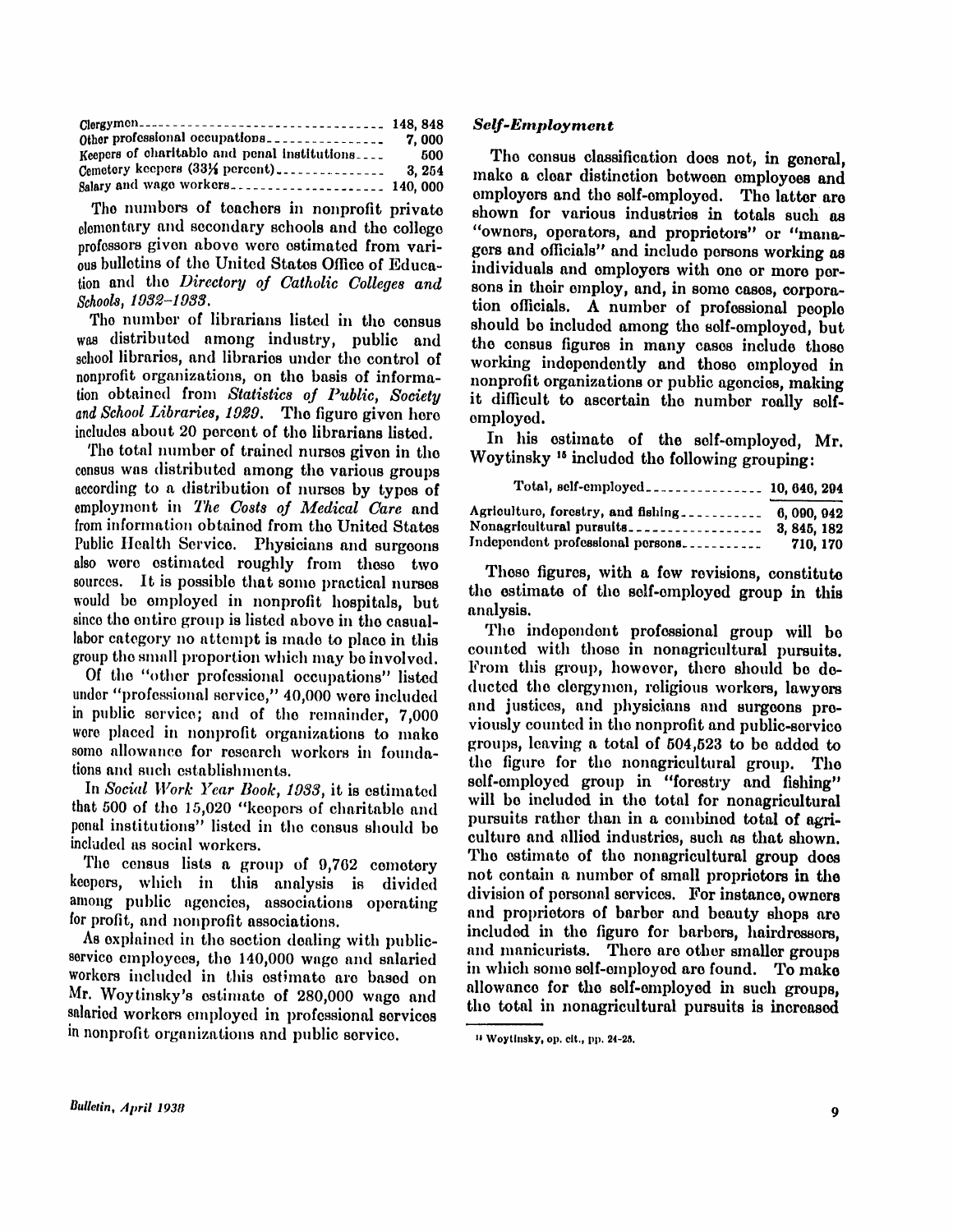

Chart I.—*A reclassification of the gainful workers in the 1930 census in terms of provisions of title II of the Social Security Act* 

\*While the provisions of title II do not exclude workers who are in occupations covered by the Railroad Retirement Act, that act specifically excludes these workers from the old-age benefits system administered under the Social Security Act,

\*\*Technically, this group is now excepted by title II, but after the system has been in operation for a time such workers will tend to be covered by resson of wages received in previous years.

Source: Social Security Board, Bureau of Research and Statistics, Division of Economic Studies.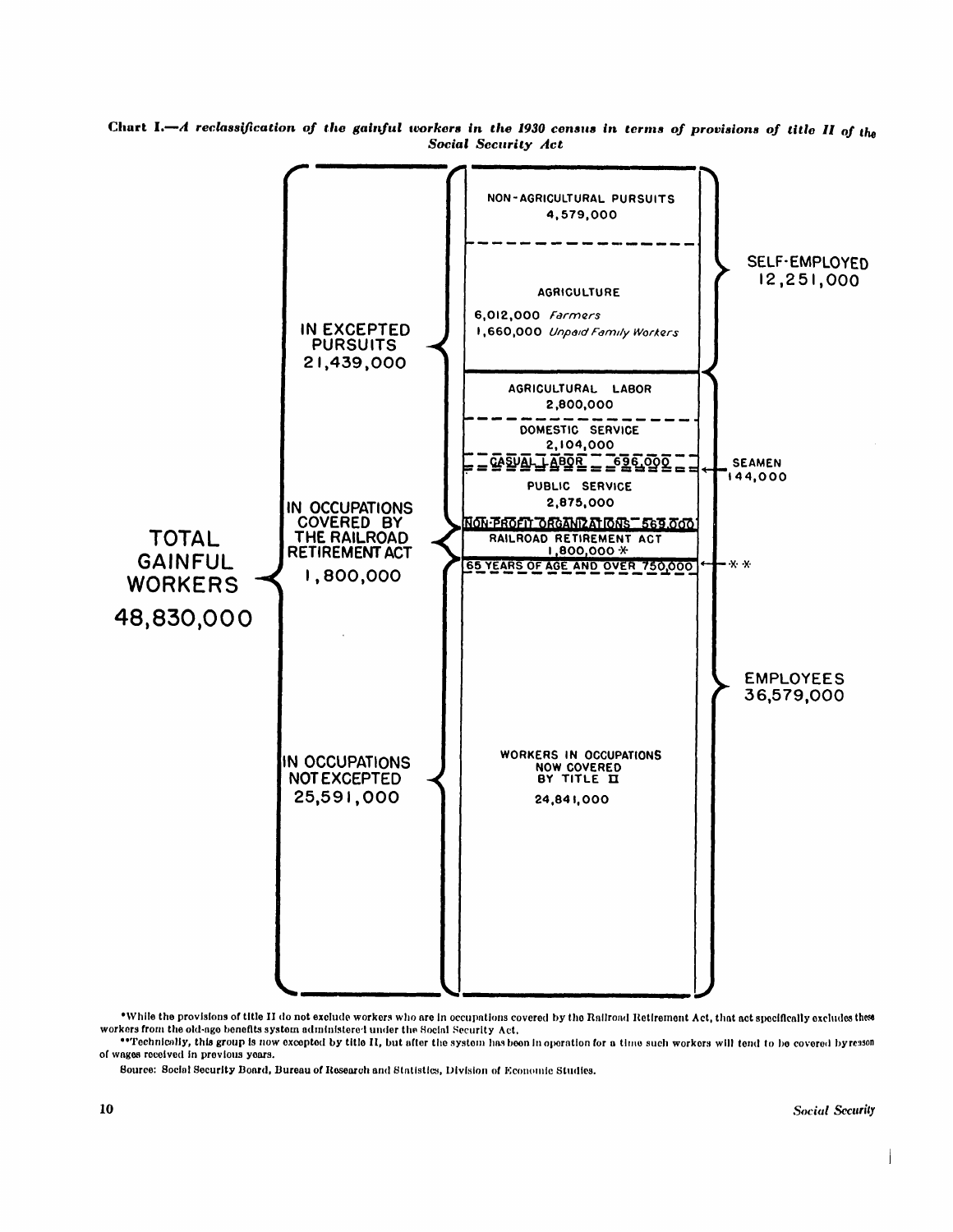by 150,000 persons. The estimate of the selfemployed used in this analysis, therefore, includes:

| 4, 578, 635 |
|-------------|

# *Unpaid Family Labor*

The census schedule included an inquiry which was to indicate whether the individual was an employer, a wage or salary worker, working on his or her own account, or an unpaid family worker, but the number of unpaid family workers is given only for agriculture. There are probably numbers of unpaid family workers in retail trade, independent trades, boarding houses, and other enterprises also. While it is recognized that the figure is not really indicative of the total number of unpaid family workers, the enumeration of 1,659,792 persons as such in agriculture is taken as the estimate of the group.

# Workers Covered by the Railroad Retirement Act

The Railroad Retirement Act, which was passed shortly after the Social Security Act had been approved, provides an exclusion from the old-age benefits system which differs from the exceptions discussed above. According to the provisions of title II of the Social Security Act railroad workers are in covered fields of employment, but by the provisions of the Railroad Retirement Act they are covered by a special type of old-age insurance and are specifically excluded from the old-age benefits system administered under the Social Security Act. For this reason the workers in the employ of railroads and their auxiliary enterprises are placed in a separate category in this analysis, and are deducted from the total gainful workers before an estimate is made of the number of gainful workers who would have been in covered fields of employment.

The census enumerates 1,583,067 workers in "steam railroads," but the exact number of workers who would have been affected by the provisions of the Railroad Retirement Act in 1930 is not known. The figure used in this analysis is the estimate made by Mr. Woytinsky <sup>16</sup> that

approximately 1,800,000 would have been insured under that act.

# Gainful Workers in Occupations Not Excepted in Title II

The preceding estimates for the numbers in excepted employments total approximately 9,188,000 persons, to which should be added the groups of 10,591,000 self-employed and 1,660,000 unpaid family workers, making a total of  $21,439,000$  persons in excepted groups as of the enumeration of the 1930 census. Out of the 48,830,000 gainful workers reported in that census, there would remain 27,391,000 persons who

Table 1.—*A reclassification, of the gainful workers in the*  1930 census in terms of provisions of title II of the *Social Security Act.* 

| Categories of workers                                                                                                                                                                 | ü۷<br>Number<br>of gainful<br>workers                                                      | l'orcentage<br>of total                          |
|---------------------------------------------------------------------------------------------------------------------------------------------------------------------------------------|--------------------------------------------------------------------------------------------|--------------------------------------------------|
| Total gainful workers enumerated in the<br>1930 oensus                                                                                                                                | 48, 830, 000                                                                               | 100.0                                            |
| Gainful workers in pursuits excepted by title II of<br>the Social Security Act. total                                                                                                 | 21, 439, 000                                                                               | 43.9                                             |
| Bolf-omployed, total<br>Casual labor<br>Officers and members of crews<br>Public service                                                                                               | 12, 251, 000<br>9, 188, 000<br>2,800,000<br>2, 104, 000<br>696,000<br>144,000<br>2,875,000 | 25. 1<br>18.8<br>5.7<br>4. 3<br>1.4<br>.8<br>5.9 |
| Nonprofit organizations<br>Gainful workers in occupations covered by Rail-<br>road Retirement Act Lessonnesses                                                                        | 569.000<br>1,800,000                                                                       | 1.2<br>3, 7                                      |
| Gainful workers in occupations not excepted by<br>title II of the Social Security Act, total<br>Workers 65 years of age and over "<br>Workers in occupations now covered by title II. | 25.591.000<br>750,000<br>24, 841, 000                                                      | 52.4<br>1.5<br>60. 9                             |

- While the provisions of title II do not exclude workers who are in occupational control.<br>Hons covered by the Railroad Retirement Act, that art speedfleally excludes<br>these workers from the old-age benefits system administ

Socurity Act.<br>
• Although title II provides that wages recoived by persons 65 years of age<br>
• Although title II provides that wages recoived by persons 65 years of age<br>
file, after the system has been in operation for some

were not in these excepted pursuits. For purposes of determining the number covered by the old-age insurance program, however, there should be deducted from the 27,391,000 employees the 1,800,000 persons estimated by Mr. Woytinsky to have been insured under the Railroad Retirement Act. After allowance is made for this special group, the number remaining in covered fields is 25,591,000. Of this group, 750,000 were estimated by Mr. Woytinsky <sup>17</sup> to be 65 years of age

<sup>16</sup> Unpublished data.

<sup>17</sup> Woytinsky , op. cit., p. 32.